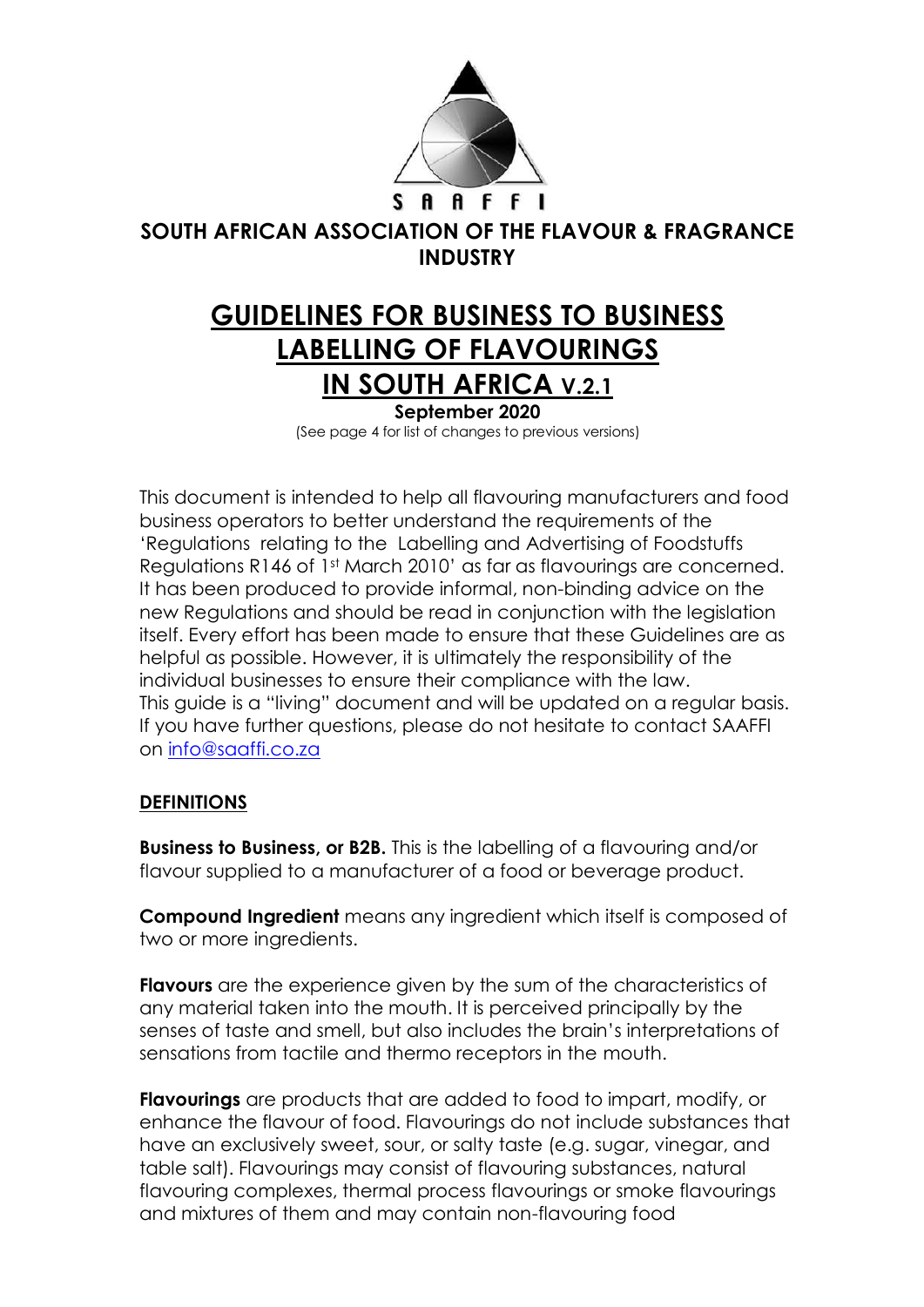Ingredients. They are not intended to be consumed as such. Label. For the purpose of these guidelines, the general term "label" refers to the Product Label (the printed label) that is affixed to the packaging of the flavouring, as well as trade documents that are used to transmit information, such as Certificates of Analysis (CoA), Technical Data Sheets (TDS) and Safety Data Sheets(SDS), as well as transportation documents.

**Product Name** is the name agreed upon between a flavouring manufacturer and its customer. It is possible to have several different names for the same product.

**Product Number** is the commercial reference number assigned to a flavouring by its creator/manufacturer, and is unique to that Flavouring/Bill of Material/Recipe.

**Technical Data Sheet (TDS).** As soon as a flavouring has been approved for use by a manufacturer of foodstuffs, its TDS is drawn up and sent to the customer.

## **PRODUCT LABEL**

As a general rule, the Product Label should carry information that is needed by a customer's warehouse/production to ensure efficient and safe storage and handling of the flavouring.

The Product Label must conform to the legal requirements of South Africa, as well as any other country to which the flavouring is being exported.

Where flavourings not intended for sale to the final consumer are sold singly or mixed with each other and/or with other food ingredients and/or with other substances added to them for technological purposes, their packaging shall bear the following information:

- (a) the sales description, which will include the word 'flavouring';
- (b) the statement either "For use in foodstuffs" and/or "For industrial use, not for retail sale";
- (c) if necessary, the special conditions for storage and/or use (hazard warnings);
- (d) a mark identifying the batch or lot;
- (e) Common Allergens present in the product;
- (f) the name, address, & phone number of the manufacturer, packager or seller;
- (g) the net quantity;
- (h) a date of minimum durability or use-by-date;
- (i) whether kosher and/or halaal (if applicable);
- (j) if necessary, disposal instructions;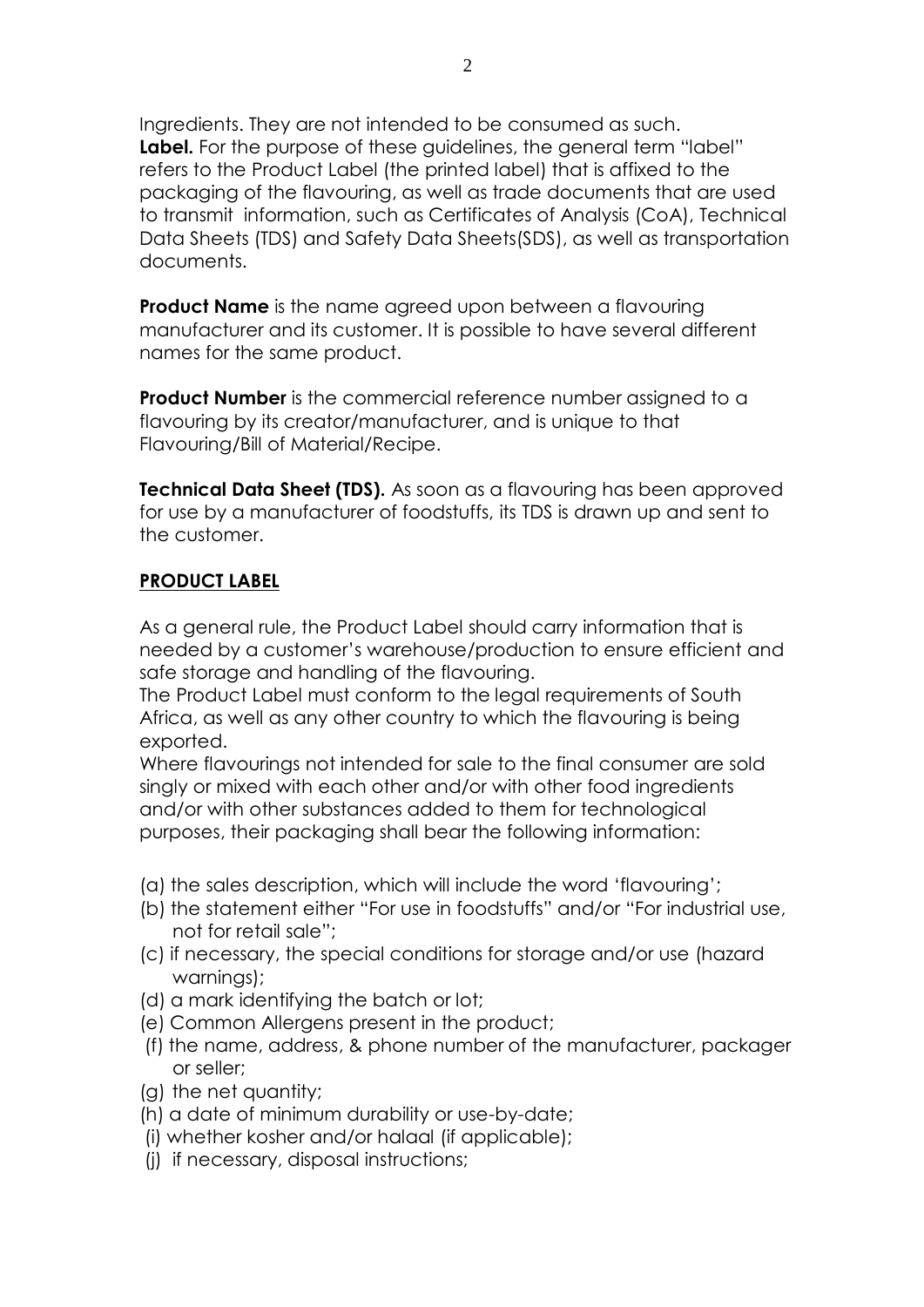## **TECHNICAL DATA SHEET (TDS)**

The Product Data Sheet should include all relevant information about the flavouring to enable the customer to conform to his legal requirements and to handle consumer enquiries about the flavouring.

The TDS is to be identified with the Product Number, the Product Name, including, where applicable, any reference number specific to the customer.

For South Africa, the following is required:

Under 'Product Characteristics':

Appearance/Sensory (Colour, form, sensory test information)

Chemical/Physical properties (Water content, particle size, bulk density) Microbiological properties

Shelf-life details

Storage conditions (How, at what temperature & flash point) Under 'Ingredients':

Apart from flavouring substances that are grouped together under the general term 'Flavouring Substances', all other ingredients and additives are to be listed in descending order of weight;

Should the flavouring contain other ingredients and/or additives, which add aspects, other than flavour, to the foodstuff, it is to be regarded as a 'Compound Ingredient'. In such cases, the other additives/ingredients are to be declared in the ingredient listing on the label of the final product, and therefore need to be listed in the TDS.

(It is strongly recommended that suppliers of such flavourings draw the attention of their customer to this fact).

In cases where a flavouring contains preservatives and/or antioxidants to protect the flavouring, these additives are to be mentioned in the TDS. However, where the quantity is minimal and the carry-over to the foodstuff is negligible, and has no technical effect on the foodstuff, there is no need to mention them on the label of the foodstuff. Under 'Allergen Information':

The common allergen group needs to be listed and an indication given whether it is present in the flavouring or not.

At present, only the 8 common allergens need to be listed. However, information about 'uncommon allergens' should be available at short notice, in case a request is received. Therefore it is advisable to add this information to the TDS.

Under 'Nutritional information':

Energetic value

Protein

Carbohydrates

Fat content